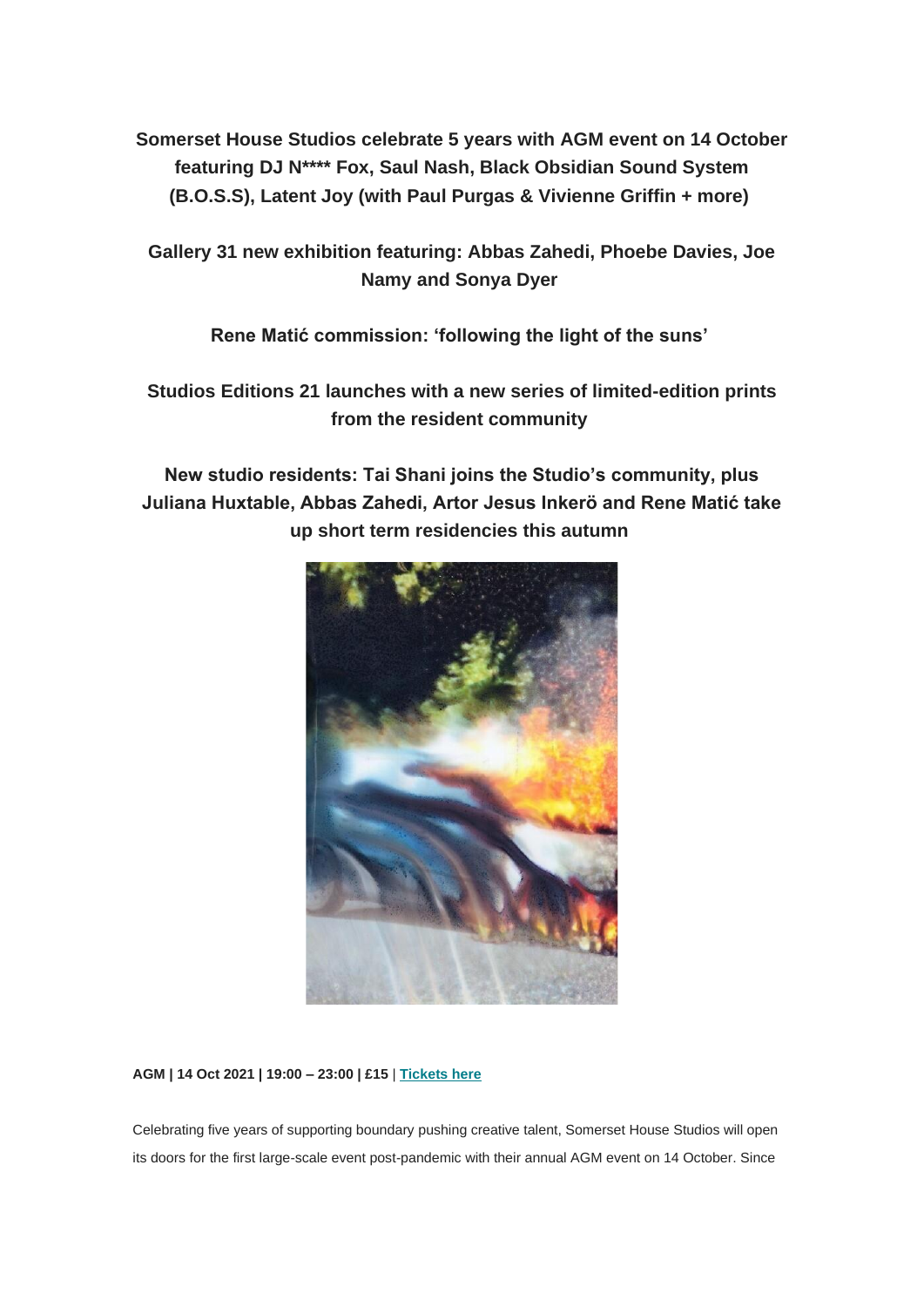its inception in 2016, Somerset House Studios has welcomed 116 artists as residents, with an additional 12 undertaking short term residencies from Finland, Germany, Canada, Peru, Mexico and beyond. The theme this year will celebrate the return of community, after over a year of displacement and isolation due to the pandemic.

AGM 2021 will traverse the Studios' ground floor and for the first-time, partner with neighbours St Mary Le Strand, located across the newly-pedestrianised Strand Aldwych. The baroque church will host performances of **'Latent Joy',** a one-off music collaboration within the Studios community, led by artists **Paul Purgas** and **Vivienne Griffin** plus invited guests.

Back in the Lancaster Rooms within Somerset House, fashion designer, choreographer and Studios' resident **Saul Nash** presents a new movement piece that continues the story of his Spring/Summer '22 runway show, 'Fragments', and a live set from the defiantly experimental Lisbon producer **DJ N\*\*\*\* Fox**. In the River Rooms, the QTIBPOC led sound system, **B.O.S.S**, takes over the decks with friends and family for the night.

There will also be a late opening of the current Gallery 31 exhibition *Create, Capture, Organise, Pluralise* as well as installations revisiting highlights from the 2020 digital programme.

AGM is a multi-room event with artists performing across different spaces throughout the night. Access to any given space will be on a first come first served basis.



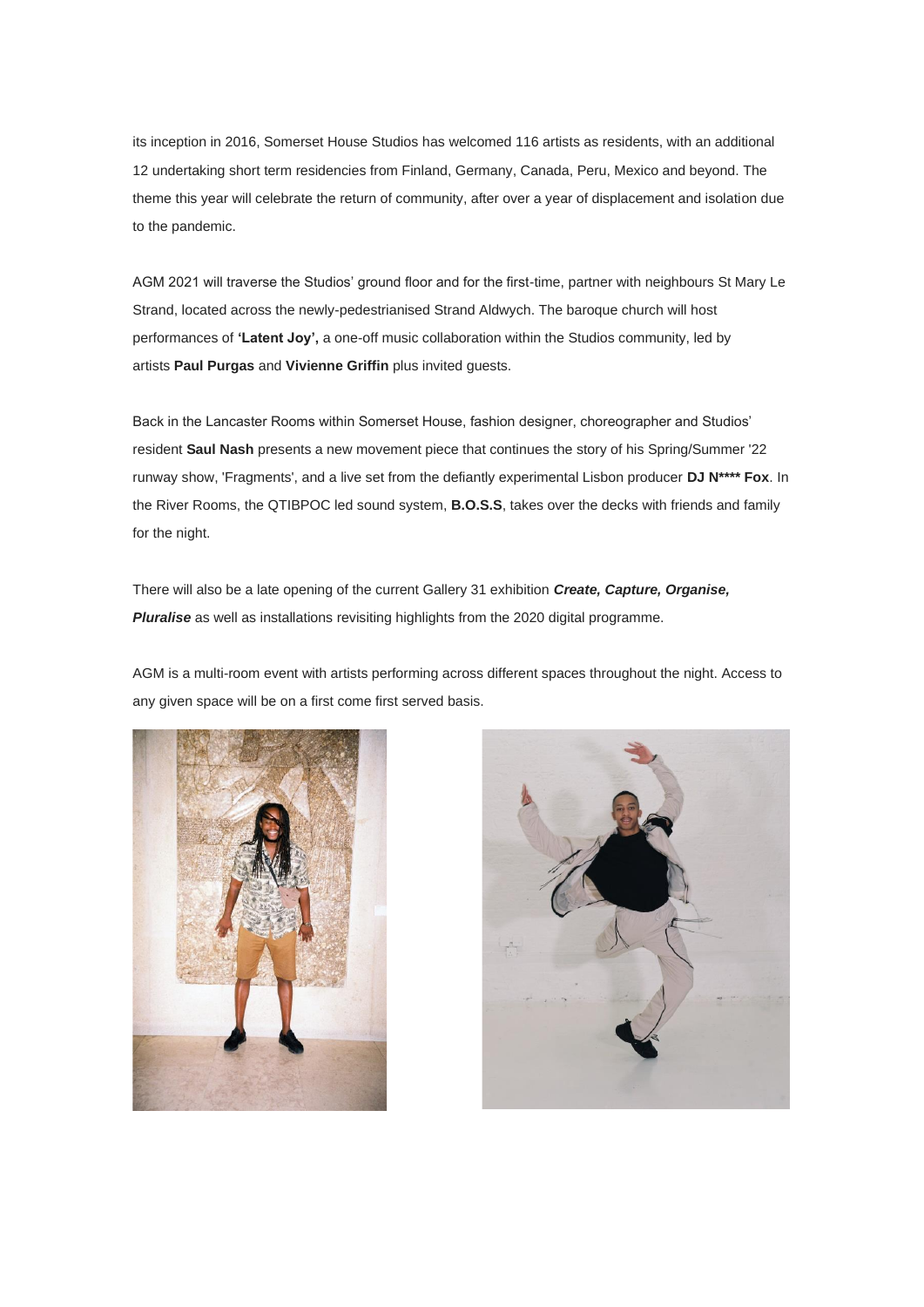#### **Gallery 31: Temporary Compositions | 11 Nov 2021 - 27 Feb 2022 |** [FREE](https://www.somersethouse.org.uk/whats-on/gallery-31-temporary-compositions)

From 11 November, **Gallery 31** - the space dedicated to platforming work by Somerset House Studios' resident artists and work developed through residency programmes - will showcase video, sound, sculptural and textile works by **Abbas Zahedi, Phoebe Davies, Joe Namy** and **Sonya Dyer.** The show titled **Temporary Compositions** locates itself in the temporary synchronicity between people, bodies, sounds and signals. Exploring these interrelationships and the rhythms and patterns that form within them, the show reflects on different approaches to being and being together, in ways powerful and complex. Supported by the Foyle Foundation, this will be the first Gallery 31 show enabling an artist to make a new work in residence at the Studios, with Abbas Zahedi joining the community for four months this autumn.

## **Rene Matić: following the light of the suns | 11 Nov 2021 – 6 Feb 2022 |** [FREE](https://www.somersethouse.org.uk/residents/rene-matic)

Taking up a short-term residency at Somerset House Studios, a new commission by London-based artist and recent Central St Martins graduate **[Rene Matić](https://www.somersethouse.org.uk/residents/rene-matic)** will explore ideas of preservation, protection and cultural property, taking the relationship between Somerset House and The Courtauld (which will reopen in Somerset House's North Wing in November after a significant modernisation project) as the starting point. Sponsored by Morgan Stanley and located in different parts of the building, the work speaks to a determination to widen perspectives, including the development of independent intellectual traditions that might subvert, displace, or resist the powers of the dominant culture.

Rene Matić will also present a new commission as part of the upcoming exhibition *Beano: The Art of Breaking the Rules*, observing the way that Beano character Dennis is always perceived as trouble, often before he has done anything at all, resonating with the experience of many who grow up Black-British.



## [Studios Editions 21](https://www.somersethouse.org.uk/studios-editions-21) **| £125 available from 14 Oct via somersethouse.org.uk**

The Studios also share the news that the limited-edition print series Studios Editions will return following its success in 2020, featuring a new selection of works by resident artists and alumni including **Hannah Perry, Majed Aslam, Phoebe Davies, Iain Forsyth and Jane Pollard** and more. **Studios Editions**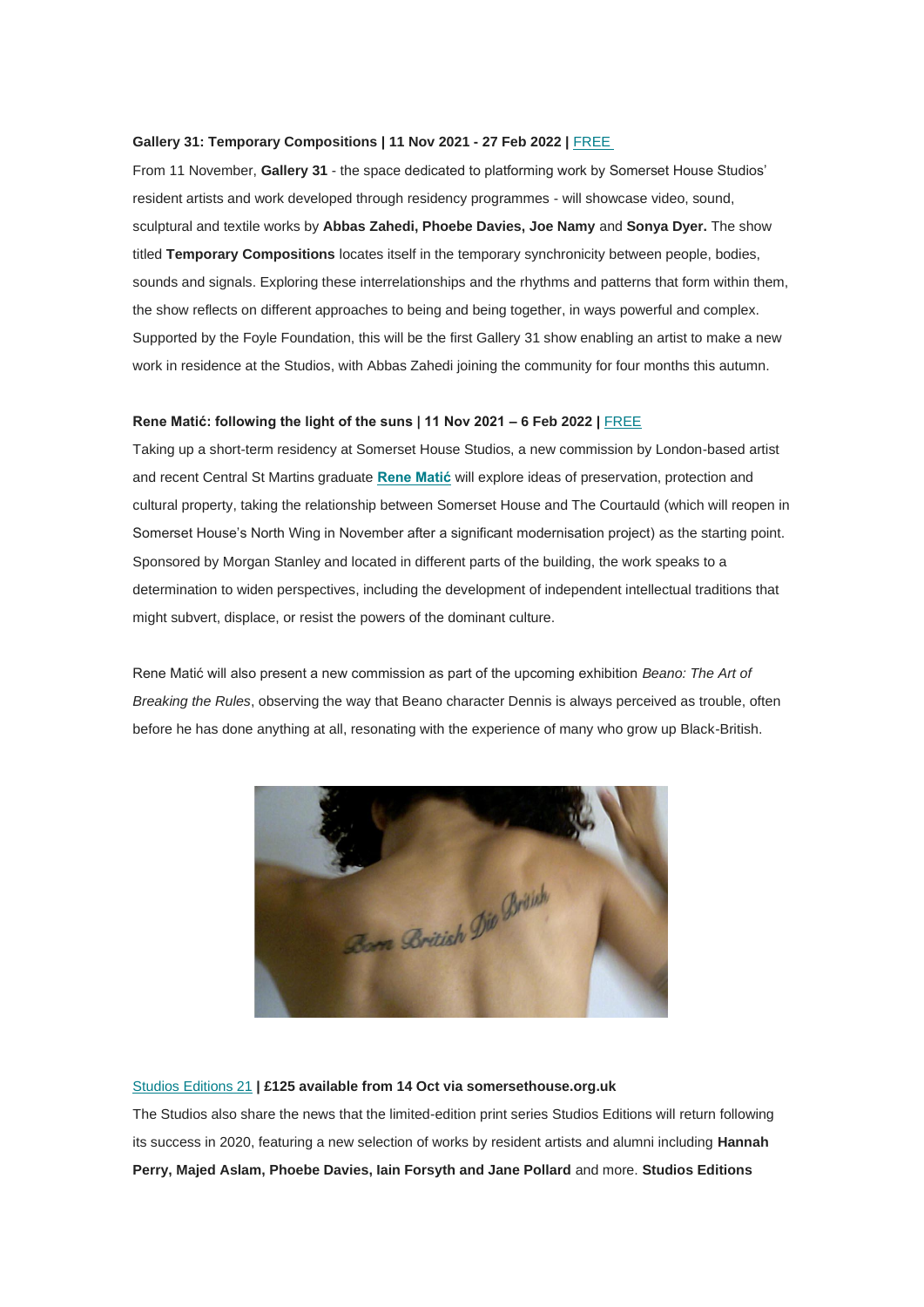**21** offers the opportunity to purchase a specially designed print from selected members of the artist community, available for a limited time, between October 2021 and January 2022. 50% of all profits go directly to the artist with the remaining 50% going to the Somerset House Trust Young Talent Fund, supporting the next generation of early career creatives and artists to fulfil their potential.

## **New residents and residencies**

This Autumn, the Studios will welcome Turner Prize winning artist [Tai Shani](https://www.somersethouse.org.uk/residents/tai-shani) as a new resident, and host short-term residencies from interdisciplinary artist [Abbas Zahedi](https://www.somersethouse.org.uk/residents/abbas-zahedi)**,** Finnish artist [Artor Jesus Inkerö](https://www.somersethouse.org.uk/residents/artor-jesus-inkero)**,** New York poet, activist, DJ and artist **[Juliana Huxtable](https://www.somersethouse.org.uk/residents/juliana-huxtable)** as well as **Rene Matić.**

Residencies are supported by the Foyle Foundation (Abbas Zahedi), the Finnish Institute in the UK and Ireland (Artor Jesus Inkerö) and Goethe-Institut London (Juliana Huxtable).

# **Sónar CCCB | 29 Oct 2021 | 15:00 BST | [Online](https://cccb.sonar.es/) |** FREE

Somerset House Studios partner with Sónar CCCB to present an exclusive video performance by Singapore-born London-based painter, musician and performance artist, Yeule with an appearance from 4AD affiliate Lucinda Chua, created specifically for the event.

Sónar CCCB 2021 is a return to Sónar's roots with programming focused on the most innovative and exciting voices in contemporary music. As part of the full programme, Sónar CCCB will also host a number of video performances created in locations around the world, and spanning a range of genres and disciplines, including Yeule from London and JASSS b2b Cem featuring Harriet Davey from Berlin, in partnership with Factory Berlin.

## **Images:**

- 1. Majed Studio Editions 21
- 2. (L) DJ N\*\*\*\* Fox and (R) Saul Nash AGM
- 3. Rene Matić
- 4. Tai Shani

## **Download assets [here](https://drive.google.com/drive/folders/1Os71PDX2zMhD4MBMy3Xt-d4ZEIxzT8CE?usp=sharing)**

*For more information on Grounding Practice, please contact Isis O'Regan - isis@tsf-pr.com*

*For general Somerset House queries, please contact - press@somersethouse.org.uk*